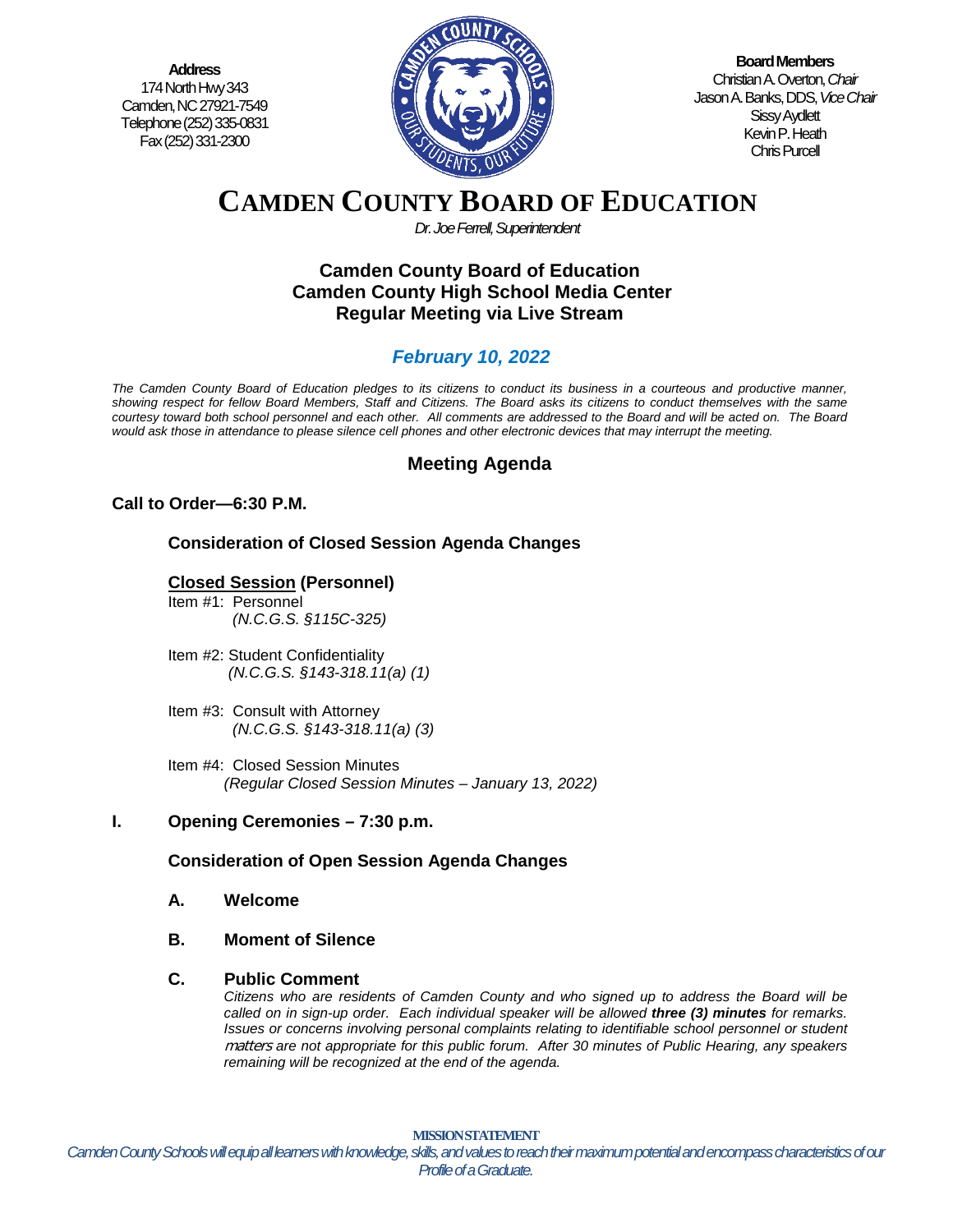- **D. Pledge of Allegiance**
- **E. Board Spotlight**
- **F. Open Session to Appear**

#### **II. Consent Agenda**

#### *The following items are recommended for approval by consent of the Board:*

- A. Approval of Minutes *(Regular Session Minutes – January 13, 2022)*
- B. Budget Amendments *(Budget Amendments will be presented to the Board.)*
- C. Additional Fundraiser *(CMS has requested additional fundraisers be added to the 2021-2022 School Year)*
- D. Field Trip/Transportation Request Form *(Master Chief Lyn Dupree, JROTC Instructor, has submitted a request for travel to Washington, DC, with six students to tour the Air and Space Museum. The group will depart on Thursday, March 24, 2022, and return on Friday, March 25, 2022.)*

#### **III. Information Updates**

- A. New High School Project *(Rick Ott, Sr. Executive Vice President for M. B. Kahn and members of his team, will update Board Members on the new high school project.) Action: For Information Only*
- B. School Highlights *(Amber Davis, Principal of Camden County High School, will present CCHS highlights to Board Members.) Action: For Information Only*
- C. LETRS Training Update *(Angel Lasher, Chief Academic Officer, will update Board Members on the upcoming LETRS training for teachers.) Action: For Information Only*
- D. Camden County Schools' Strategic Plan Update *(Superintendent Ferrell and Angel Lasher, Chief Academic Officer, will update Board Members on Goal 1 and Goal 2 of the Strategic Plan (August 1, 2019 to June 30, 2023).) Action: For Information Only*
- E. Contract for Public Health/School Health Liaison Nursing Services *(Superintendent Ferrell will present Board Members with recent updates to the MOU between ARHS and Camden County Schools.) Action: For Information Only*
- F. Student Board Members Update *(Senior Student Board Member, Libby Coker, and Junior Student Board Member, Morgen Brewton, will present student updates to the Board Members.) Action: For Information Only*